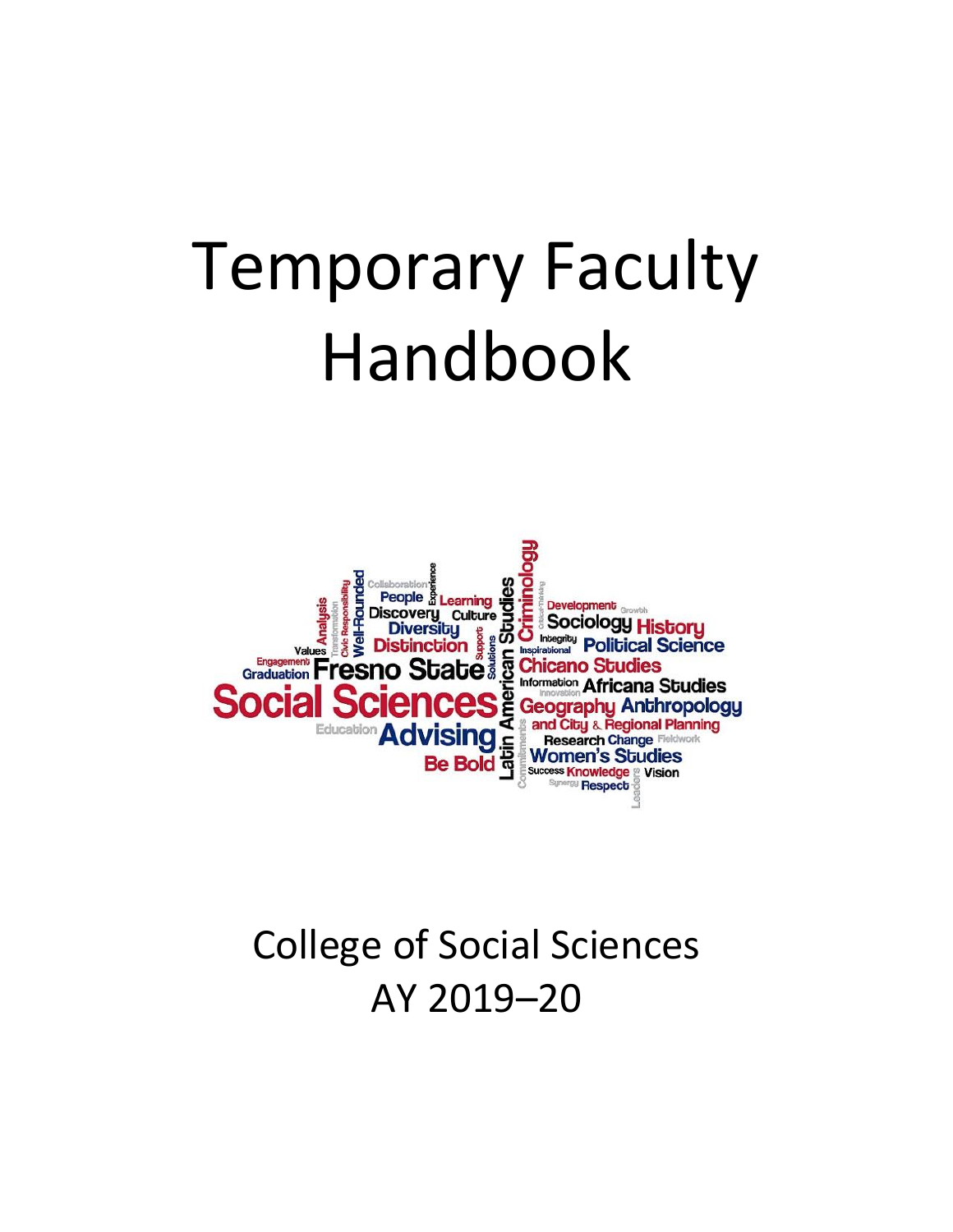# **Table of Contents**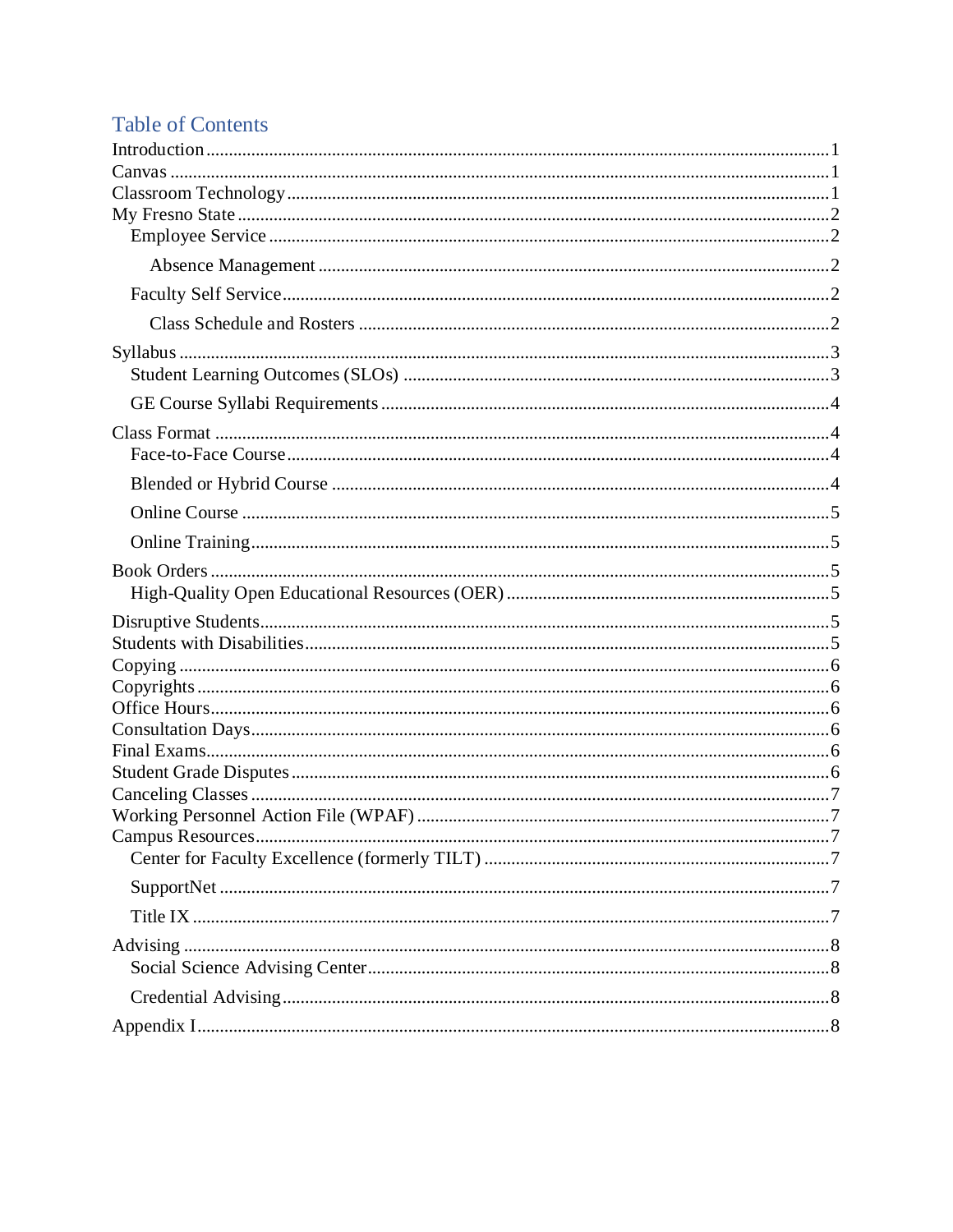# <span id="page-2-0"></span>Introduction

Welcome to the College of Social Sciences (COSS). The purpose of this COSS Handbook is to help you get started as a Temporary Faculty member in the departments within the College of Social Sciences at Fresno State. It can be somewhat daunting at first, but once you learn your way around, you will know that there are many valuable resources to help you set up and maintain your classes.

First and foremost, the [Faculty Handbook](http://fresnostate.edu/academics/facultyaffairs/procedures/faculty-handbook.html) (2011–2012) and the [Academic Policy Manual](http://www.fresnostate.edu/academics/facultyaffairs/policies/apm/index.html) (APM) are available online and will be your main go-to source. With these, you will find information regarding faculty responsibilities, instructional support resources, and many other valuable sources. It is helpful to bookmark these sites and review them as needed.

#### <span id="page-2-1"></span>Canvas

Fresno State uses Canvas as its Learning Management System. Canvas is an effective way to communicate with your students, and you are strongly encouraged to use it. Today's students take Canvas as a given in all their classes. The use of Canvas also saves paper and printing costs (the syllabus and other course materials can be placed online, and students' work can be turned in online via Canvas). Canvas is user-friendly and easy to learn. Its uses are nearly endless once you learn how to use it. There is help available either by phone, the Web, or walk-ins.

Do not hesitate to talk to your Department Chair if you need help with Canvas. Technical support is available at the Academic Technology Resource Center. Monday–Friday 8 a.m.–5 p.m. Henry Madden Library, Room 2131 559-278-7373 [canvas@mail.fresnostate.edu](mailto:canvas@mail.fresnostate.edu)

Contact the Service Desk if you are experiencing problems after regular business hours. 559-278-5000 <http://fresnostate.edu/help/index.html>

Other sources for help: The Hands-On Canvas Workshop can be found at [http://fresnostate.edu/academics/cfe/training/workshops.html.](http://fresnostate.edu/academics/cfe/training/workshops.html)

Lessons from the Lounge—Fall 2019 can be found at [http://fresnostate.edu/academics/cfe/training/lounge.html.](http://fresnostate.edu/academics/cfe/training/lounge.html)

The Self-Paced Canvas Training can be found at [http://fresnostate.edu/academics/cfe/training/self-paced.html.](http://fresnostate.edu/academics/cfe/training/self-paced.html)

# <span id="page-2-2"></span>Classroom Technology

All classrooms are equipped with a projector, a control panel, and a DVD player. In most classes, you will need to provide your own computer. If you do not own one, you can check out one from the Library. The classrooms have a VGA cable, but if your computer does not have this port, you will need to provide your own HDMI cord. If you are teaching for the first time, it's a good idea to test it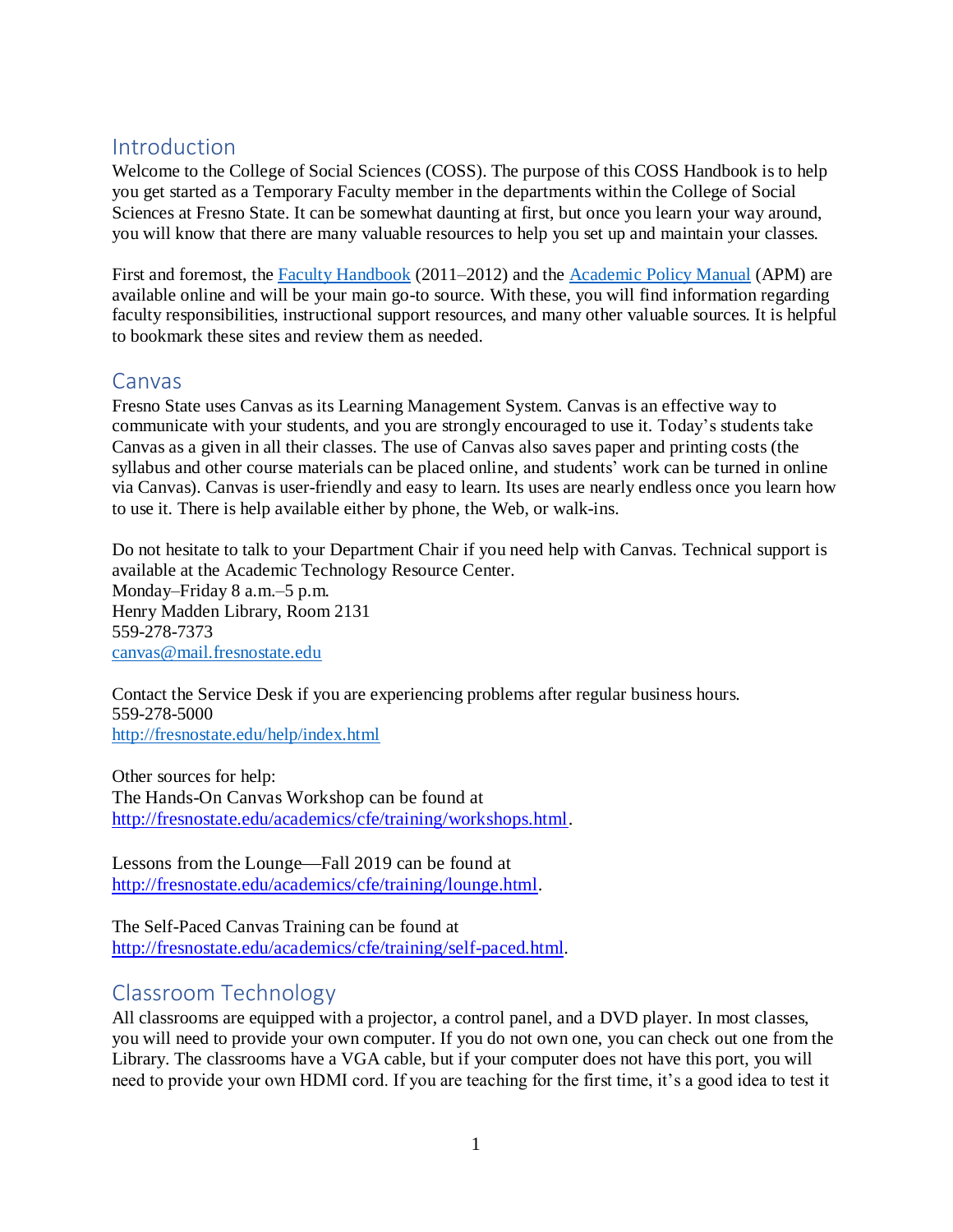out in a classroom (during off-class time) before your scheduled class. Again, do not hesitate to request assistance if needed.

If you are experiencing technology problems in the classroom, services are available  $8$  a.m.  $-5$  p.m. through Monday to Friday. You can use the phone in the classroom, and in most cases the help desk technicians can talk you through a solution. In some cases, a technician will be sent to the classroom.

Information on the Smart Classrooms can be found at <http://fresnostate.edu/technology/faculty-staff/classroom/smart-classroom.html>.

<span id="page-3-0"></span>Classroom and Video Services at 559-278-2674 can help with video-/media-related issues.

# My Fresno State

You can access [My Fresno State](https://my.fresnostate.edu/psp/mfs/EMPLOYEE/EMPL/h/?tab=PAPP_GUEST%20) for a variety of functions. If the link does not work, you can also access My Fresno State at www.fresnostate.edu (located under the Quick Links tab in the upper righthand corner of the home page). Sign in using your Fresno State e-mail username and password. You have several options after you sign in: Employee Self Service or Faculty Self Service.

#### <span id="page-3-1"></span>Employee Service

#### <span id="page-3-2"></span>Absence Management

To submit absences and verify all absences for the month have been submitted, you can review them within Report and View Absences.

- a. Log on to the My Fresno State Portal.
- b. Click on Employee Self Service from the menu on the left side of your screen.
- c. Click on Report and View Absences. This can be found in the middle of your Self Service panel under Time Reporting. Check with your department timekeeper to determine if there are any departmental deadlines for entering the time.

All times must be entered and approved by managers and department chairs by the 10th of each month. Do not wait until the last minute to enter your time; enter any absences as they occur. If you need assistance entering absences, please call Payroll at 8-2032 or Office of Faculty Affairs at 8- 3027. You must complete this *even if you do not have any absences.*

#### <span id="page-3-3"></span>Faculty Self Service

#### <span id="page-3-4"></span>Class Schedule and Rosters

Using the My Fresno State link, go to Faculty Center. Here, you can access your class schedule and rosters. It is also here that you will submit your grades at the end of the semester. To do this, click on Faculty Self Service, then click on Faculty Center. Select the term you would like to see and your class schedule should show up. Here you will see links to class information, rosters, grade reporting (if available), and textbook ordering information. There is an icon legend that will help you navigate this site. Instructions regarding grade recording and grade change requests also are found here.

Each class has an enrollment capacity. This number is listed on your class roster. Students who want to get into the class after it is full must add themselves to a wait list and are added automatically when someone drops within the first 10 days of instruction. Students wanting to add the class (on the wait list or not) will need to attend so they do not miss important information. After the add period is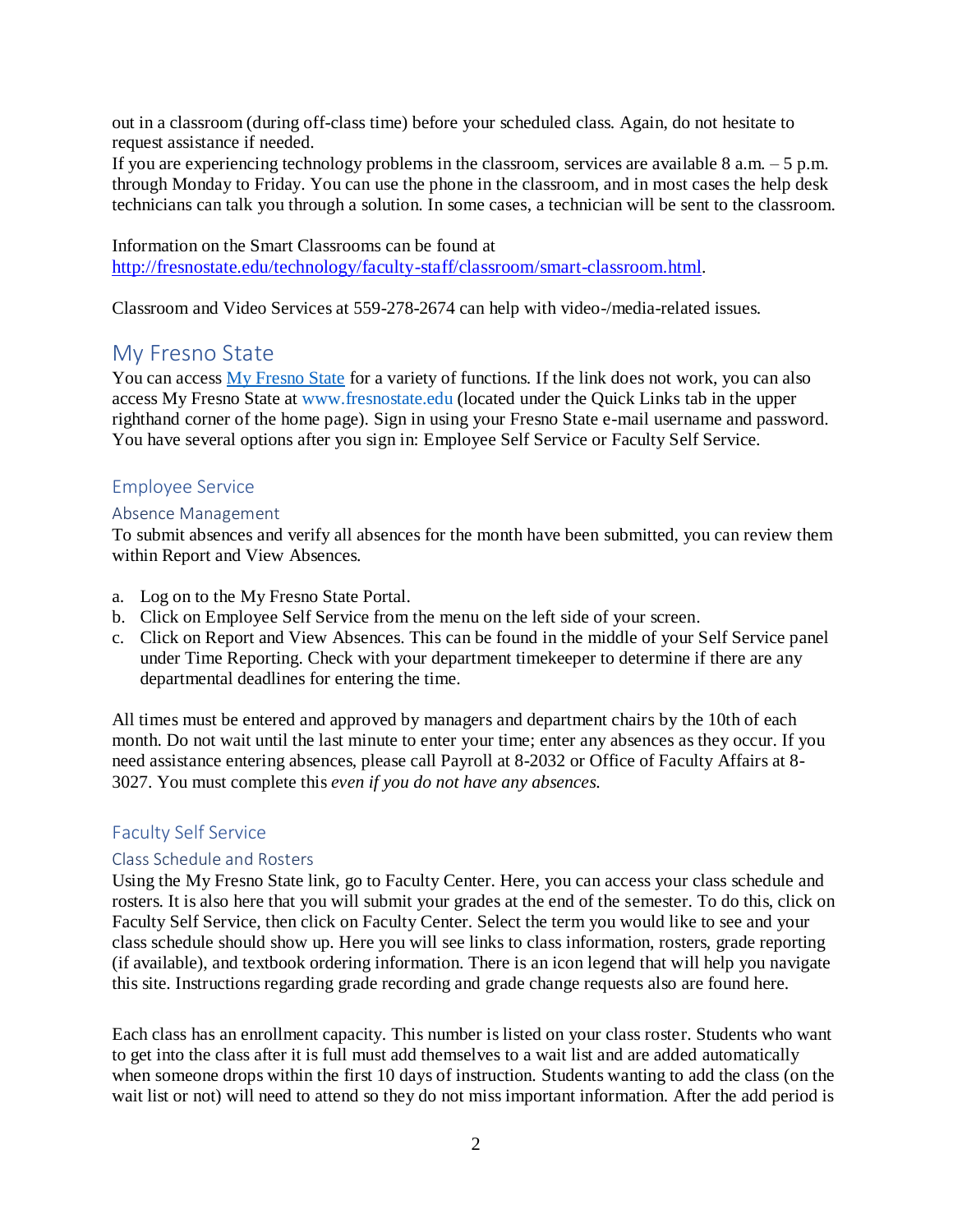over, students will need a permission number, which is only given if room capacity is not exceeded or in extreme cases; see part IV of the University Faculty Handbook at http://www.fresnostate.edu/academics/facultyaffairs/procedures/faculty-handbook.html

# <span id="page-4-0"></span>**Syllabus**

You are required to have a syllabus for your students. You *do not need to print it*; instead, you are encouraged to post it to Canvas. Consider the syllabus as a contract, and make sure it is as complete as possible. As per University policy, during the first week of the semester, you will need to provide your Department Administrative Assistant with a copy of all course syllabi for their records.

Your Syllabus needs to follow a University standard syllabus template that includes the following:

- $\Box$  Class/meeting times and place
- $\Box$  Your office hours (also send to the Department Administrative Assistant)
- □ Your contact information (please use your Fresno State e-mail)
- $\Box$  Prerequisites of the course, if any
- $\Box$  Required and optional textbook(s), reading materials
- Student Learning Outcomes: http://www.fresnostate.edu/academics/oie/assessment/soap.html
- Calendar (to include important dates such as last day to withdraw, holidays, final exam days, etc.)
- $\Box$  Requirements of the course and grading policies (e.g., exams, quizzes, papers, and how many points they are worth to make up 100%)
- $\Box$  Attendance policy
- $\Box$  Disruptive classroom behavior statement (see Appendix I below)
- $\Box$  Computer policy (see Appendix I below)
- $\Box$  Disability statement (see Appendix I below)
- $\Box$  Copyright statement (see Appendix I below)
- □ Plagiarism/Cheating statement (see Appendix I below)
- $\Box$  CSUF honor code (see Appendix I below)

You can find a syllabus template and a date calculator here at

<http://fresnostate.edu/academics/curriculum/instruction/syllabus.html>. Suggestions for hybrid or fully online course syllabi can be [found here in the red text.](http://fresnostate.edu/academics/cfe/documents/Fall%202019%20Syllabus%20Template_ONLINE.docx)

#### <span id="page-4-1"></span>Student Learning Outcomes (SLOs)

All faculty-tenure track, full-time lecturers, and part-time-must have Student Learning Outcomes (SLOs) that are appropriate for their specific course clearly stated on all their syllabi. Furthermore, the SLOs and the assignments for the course should be aligned. In other words, what you state that students should know and be able to do upon completion of the course must be able to be measured by the assignments you use for the course. If it is a GE course, you must include the appropriate GE learning outcome on the syllabus and have at least one assignment that addresses this learning outcome. For non-GE courses, one of the SLOs should relate to one of the Department/program learning outcomes. It can be identical to a Department/program outcome or it can be stated differently but should be focused on at least one aspect of a student skill that is the focus of a Department/program outcomes. Department/program SLOs can be found on the Department/program Student Outcomes Assessment Plan or the SOAP, which is posted on the OIE Web site at Office of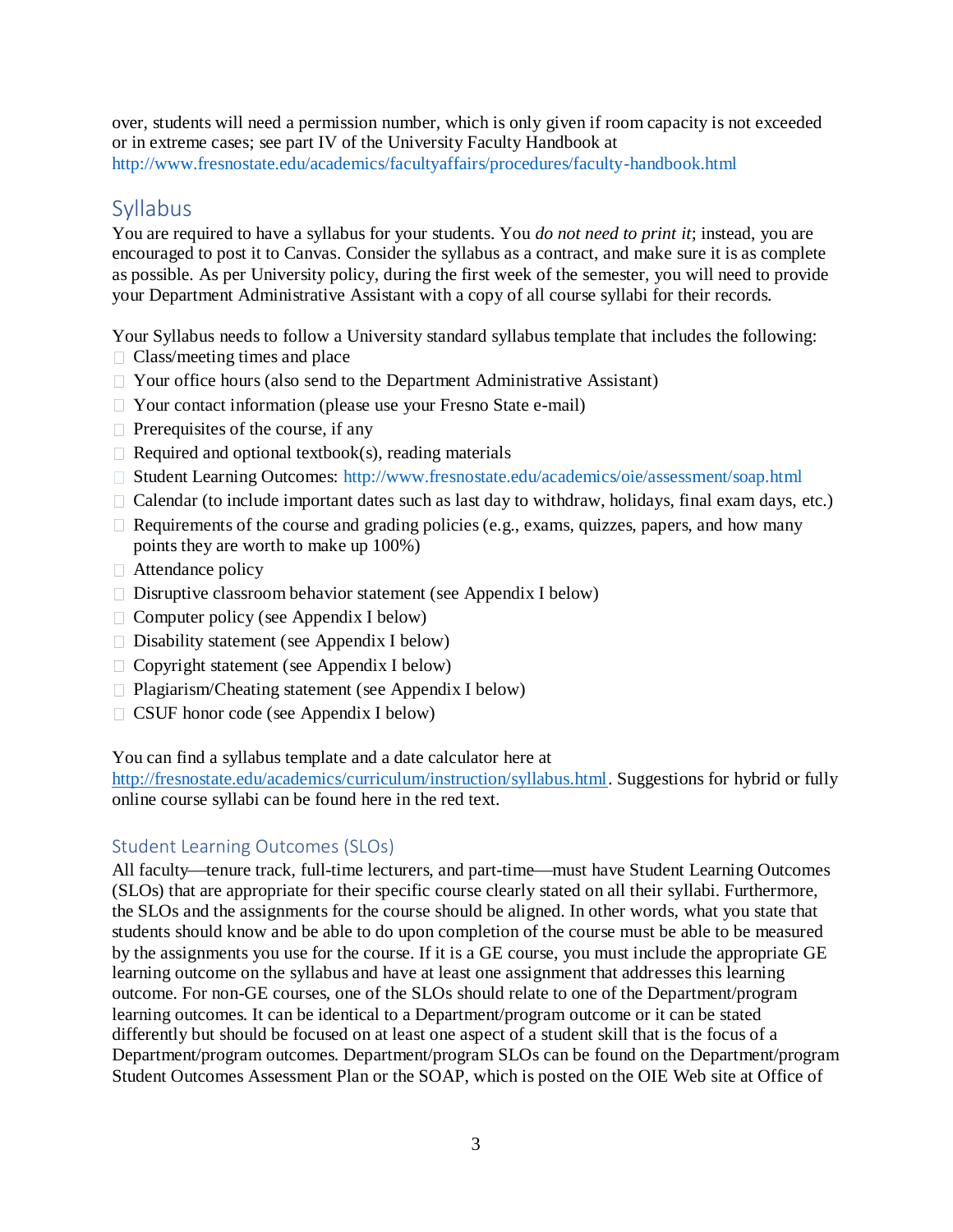Institutional Effectiveness. You will find it here at [http://fresnostate.edu/academics/oie/assessment/soap/index.html.](http://fresnostate.edu/academics/oie/assessment/soap/index.html)

However, because Departments/programs frequently update their SOAPs, it is better to obtain a current copy of the SOAP from the Department Chair or the Department Assessment Coordinator as the Department might have additional requirements in regard to the syllabi, outcomes, and/or assignments for specific GE or non-GE courses. Therefore, if you have any questions about student learning outcomes, you should meet initially with your Department/program Assessment Coordinator; the Director of Assessment and former College Assessment Coordinator Dr. Melissa Jordine also is available to provide assistance should your Department indicate that it is up to you to develop course SLOs.

#### <span id="page-5-0"></span>GE Course Syllabi Requirements

As of Fall 2018: GE Course Syllabi Requirements Faculty and the New GE ePortfolio Requirement for students. All faculty teaching a section (this applies to all sections being taught every semester) of a GE course will need to explicitly state which of their assignments align to which GE learning outcome(s) for the appropriate area beginning in Fall 2018. For example, in the syllabus for a Communications 7 course, the professor might indicate that a specific speech aligns with Area A1 student learning outcomes 1 and 2, and in a History 20 course the professor might indicate that a paper aligns with Area D3 outcome 2. Faculty already are required to have one assignment that measures one GE learning outcome so the only change is indicating which assignment aligns to which outcome so students know which assignment to submit to their GE Program ePortfolio. Students will be enrolled automatically in the GE Program ePortfolio, and it is separate from specific GE courses so instructors *will not* have to use Pathbrite.

It would be beneficial and greatly appreciated if professors would encourage students to submit a copy of their ungraded assignment to the GE Program ePortfolio at the same time the assignment is submitted to the professor. Be sure to clearly state that only freshmen and transfer students admitted Fall 2018 or later will be required to complete the GE Program ePortfolio. Furthermore, transfer students are only required to submit assignments from their three upper-division GE courses (IB, IC, and ID) and write one reflection paper, unlike freshmen, who submit assignments from lower- and upper-division GE courses and write three reflection papers.

Any students who have technology issues or questions should be referred to the DISCOVERe Hub. If the Hub Guides cannot assist them, they should be referred to the Director of Assessment, Dr. Melissa Jordine [\(mjordine@csufresno.edu\)](mailto:mjordine@csufresno.edu).

# <span id="page-5-1"></span>Class Format

#### <span id="page-5-2"></span>Face-to-Face Course

Course activity is organized around scheduled class meetings; up to 20% of activity can be online without reducing the number of required face-to-face class meetings.

#### <span id="page-5-3"></span>Blended or Hybrid Course

Online activity is mixed with classroom meetings, replacing a significant percentage (21%–66%) of classroom meetings.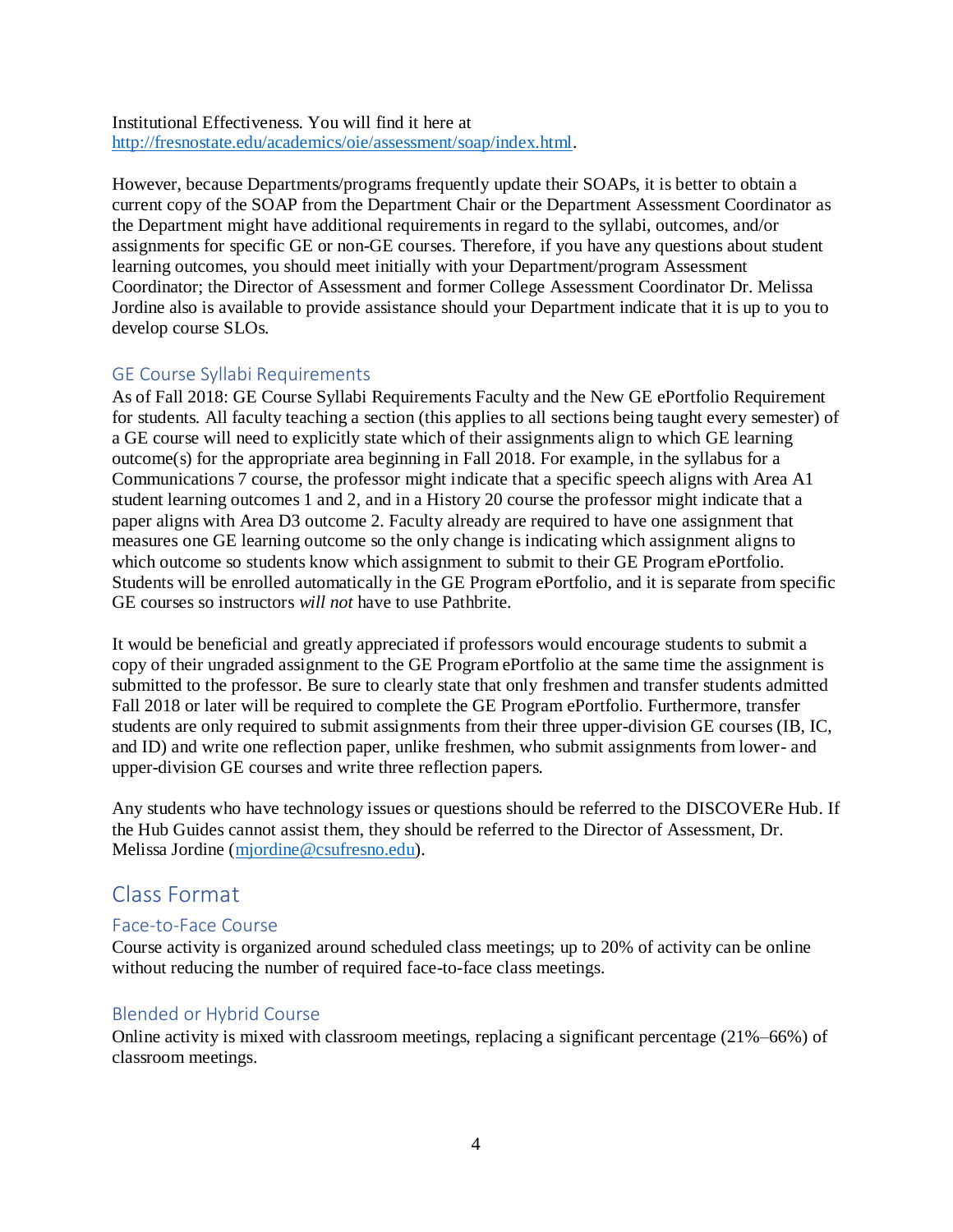#### <span id="page-6-0"></span>Online Course

All course activity is done online; there are no required face-to-face sessions within the course and no requirements for on-campus activity.

#### <span id="page-6-1"></span>Online Training

Faculty who will be teaching online or blended courses (beyond 20% of the entire course) must successfully complete the required online training [\(APM 206\)](http://fresnostate.edu/academics/facultyaffairs/documents/apm/206.pdf).

## <span id="page-6-2"></span>Book Orders

Book orders should be turned in as soon as possible. You submit this to the bookstore using a form found at the Fresno State bookstore Web site.

Find out more information about book orders at [https://adoptions.efollett.com/OnlineAdoptionsWeb/onlineAdoptions.html?storeNumber=2128&](https://adoptions.efollett.com/OnlineAdoptionsWeb/onlineAdoptions.html?storeNumber=2128&langId=en_US) [langId=en\\_US](https://adoptions.efollett.com/OnlineAdoptionsWeb/onlineAdoptions.html?storeNumber=2128&langId=en_US).

#### <span id="page-6-3"></span>High-Quality Open Educational Resources (OER)

Part of the Affordable Learning Solutions (AL\$) Program. "Be A Hero" enables faculty to choose and provide quality educational content that is more affordable for our students. The mission of the campaign is to make higher education more accessible to students by promoting the use of high-quality, free (OER) and low-costing learning materials.

Every dollar counts for many students. If students cannot afford the assigned class materials, they may try to learn without them. This means that students are not only choosing not to purchase the materials they are assigned by their professor, but they are knowingly accepting the risk of a lower grade to avoid paying for the textbook.

# <span id="page-6-4"></span>Disruptive Students

It is important that you handle disruptive students as soon as an infraction occurs and do not let it get out of hand. If talking to the student does not work, contact your Department Chair. If you feel you are in any danger, contact the Campus Police Department (and your Department Chair). For more information regarding disruptive students:

<span id="page-6-5"></span><http://fresnostate.edu/studentaffairs/studentconduct/concerning-disruptive-students/>

# Students with Disabilities

Occasionally, you will have a student who identifies as having a disability. As faculty, we do not make judgments of what accommodations need to be made but rather follow the guidelines provided by the Services for Students with Disabilities (SSD) office. In some cases, a note taker will be needed and/or test taking outside of the class. It is the student's responsibility to provide the SSD paperwork in order to receive accommodations at the beginning of the semester or as soon as possible after the course has begun. If test taking outside of the class is required, you will be contacted by the SSD office (Henry Madden Library, Room 1202; 559-278-2811) to provide exams.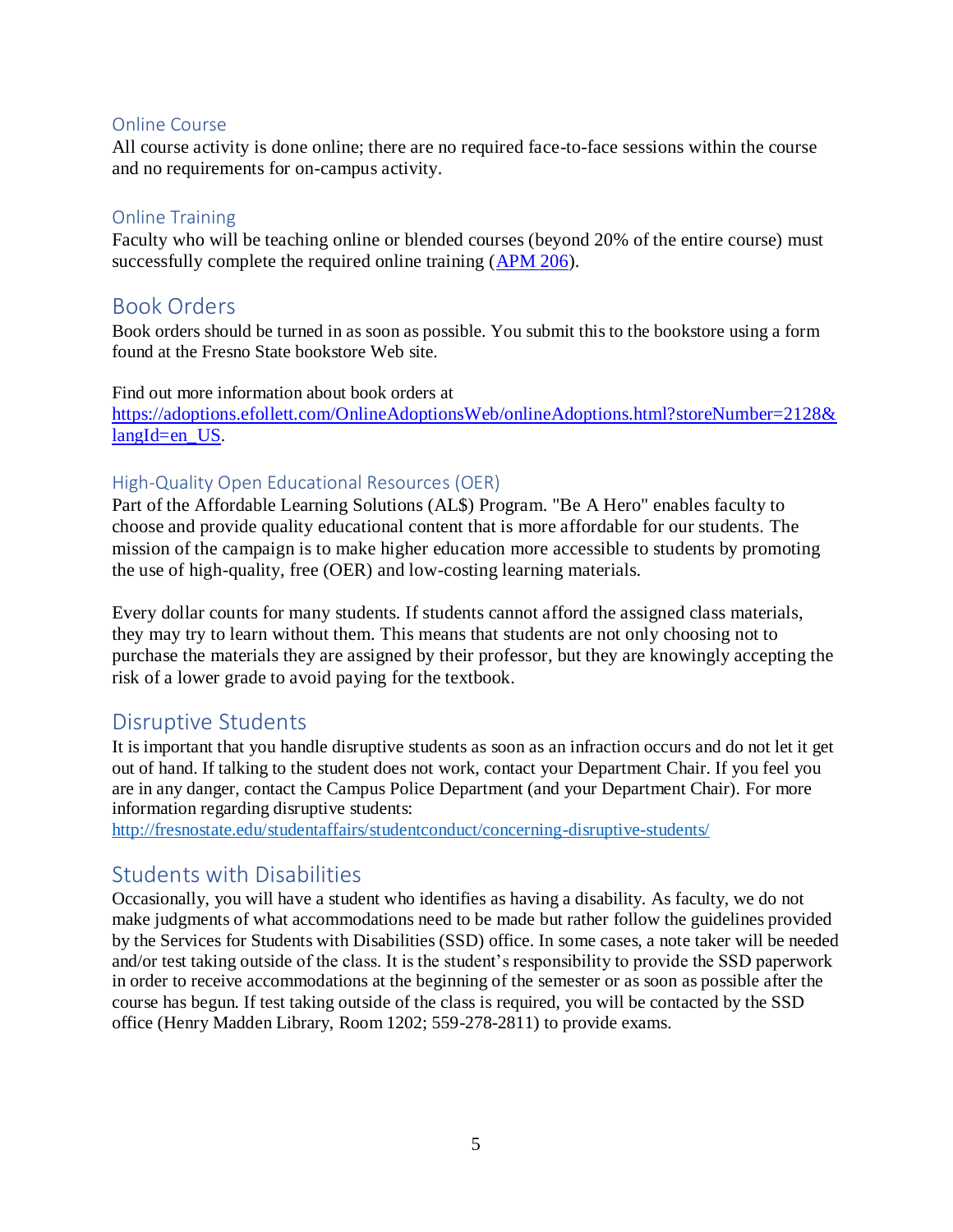# <span id="page-7-0"></span>Copying

Each Department within the College of Social Sciences does its own copying. Please give the Department at least 24 hours to assist with copying. You will be given a code for use of the copy machine. To save copies, handouts can be put on Canvas for students to print for themselves.

# <span id="page-7-1"></span>Copyrights

Be sure to follow the copyright laws. Learn more at [http://www.fresnostate.edu/academics/facultyaffairs/documents/apm/622\\_000.pdf](http://www.fresnostate.edu/academics/facultyaffairs/documents/apm/622_000.pdf) Often, it is possible to avoid copyright infringement by adding a Web link to Canvas that takes students to the assigned reading.

# <span id="page-7-2"></span>Office Hours

Faculty need to observe office hours, but that can be done in many modes, such as in person, by email, or by phone. Review the University policy on office hours in APM 338 at <http://www.fresnostate.edu/academics/facultyaffairs/documents/338.pdf>

Your office hours should be roughly proportional to the total units you teach. Refer to the above policy for details.

# <span id="page-7-3"></span>Consultation Days

The last two days of the semester are considered Consultation Days (also known as "dark days"). Faculty are expected to use these days to hold office hours and meet with students.

# <span id="page-7-4"></span>Final Exams

Final examination periods are officially part of the academic year and, as such, a component of required faculty obligations. Final examinations or final class meetings are required in all courses and shall be held at the time and place identified in the Schedule of Courses. No final examination may be scheduled prior to the time specified in the Schedule of Courses. Any exceptions must receive written approval of the Department Chair and Dean. The general nature of the examination or final class meeting should be described in the course syllabus. Illness, accident, or other contingencies might prevent a student from taking the final examination at the scheduled time. In such cases, the instructor should assign a makeup examination or, if appropriate, a grade of incomplete.

The final exam schedule can be found at [http://fresnostate.edu/academics/scheduling/final-exam](http://fresnostate.edu/academics/scheduling/final-exam-schedule/)[schedule/](http://fresnostate.edu/academics/scheduling/final-exam-schedule/).

# <span id="page-7-5"></span>Student Grade Disputes

If you have a student who disagrees with the grade you give, follow APM 415 to resolve that. This policy lays out the procedures for how a student might seek a solution related to grading complaints. There are two steps: one informal and one formal. The informal step involves you, the student, the Department Chair, and the Associate Dean of the College (if needed). If the disagreement is not resolved at this step, the student can file a formal petition and the university will form a committee to hear the case. Consult APM 415 (and 242 and 243) for details.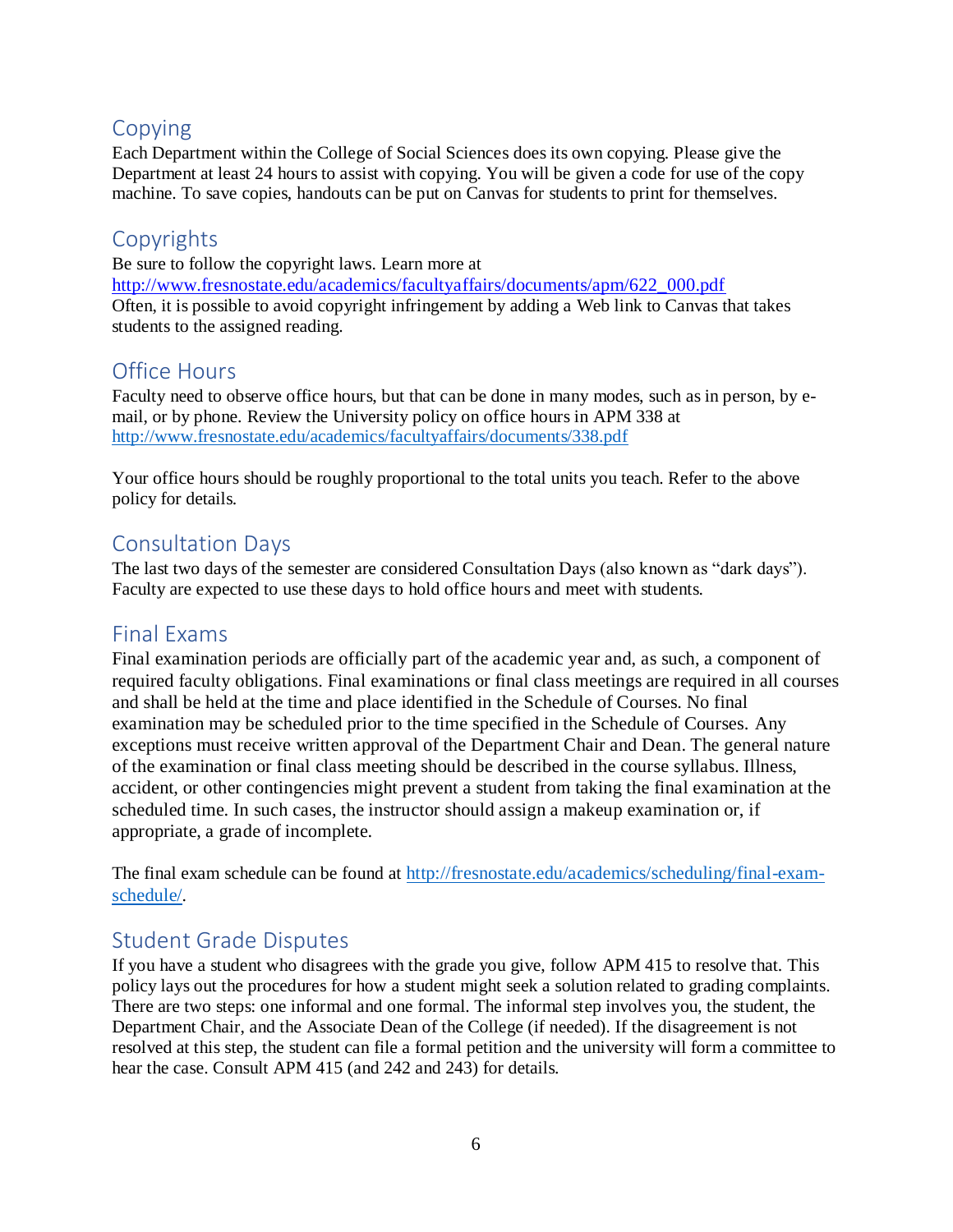Always check with your Department Chair if there is an issue with student grades that is not resolved between you and the student.

# <span id="page-8-0"></span>Canceling Classes

If for any reason you need to cancel a class, notify your Department Chair and Department office in advance (with the justification), and make alternative arrangements for your students (e.g., reading assignments, exercises, online discussions). It is important to notify your students, too. Each Department can have its own class cancellation policies, so check with your Department Chair. Also, note that you *cannot* have any off-campus person teach your class, proctor an exam, pick up papers, or serve in any capacity for your course(s) in your absence.

# <span id="page-8-1"></span>Working Personnel Action File (WPAF)

You have the right to know what is in your Working Personnel Action File (WPAF), which is kept in the College of Social Sciences office (SS 108). You will be notified when something is added to your file, and you may request to see the file. It is important that you timely update your CV, such as with training related to your teaching, a publication, an honor, or a service you performed. You can request to update your CV anytime, and it is a good idea to update it at least annually. For more information on the policy on the Working Personnel Action File, see Article 11 of the Collective Bargaining Agreement:

<span id="page-8-2"></span>http://www.calstate.edu/LaborRel/Contracts\_HTML/CFA\_CONTRACT/CFAtoc.shtml 7

# Campus Resources

#### <span id="page-8-3"></span>Center for Faculty Excellence (formerly TILT)

#### http://fresnostate.edu/academics/cfe/

The Center for Faculty Excellence provides faculty with professional development, technology training, support, and development of academic uses of technology.

#### <span id="page-8-4"></span>SupportNet

#### <https://www.fresnostate.edu/studentaffairs/lrc/supportnet/>

SupportNet is an early support program where faculty and staff can refer students who need academic and/or personal assistance. SupportNet provides appropriate academic assistance and university resources as the following:

- Time management strategies
- Realistic study expectations
- Learning style assessments
- Study skills, test-taking skills
- Academic success workshops

#### <span id="page-8-5"></span>Title IX

#### <http://www.fresnostate.edu/adminserv/title-ix/index.html>

Title IX protects all people regardless of their gender or gender identity from sex discrimination, which includes sexual harassment and violence.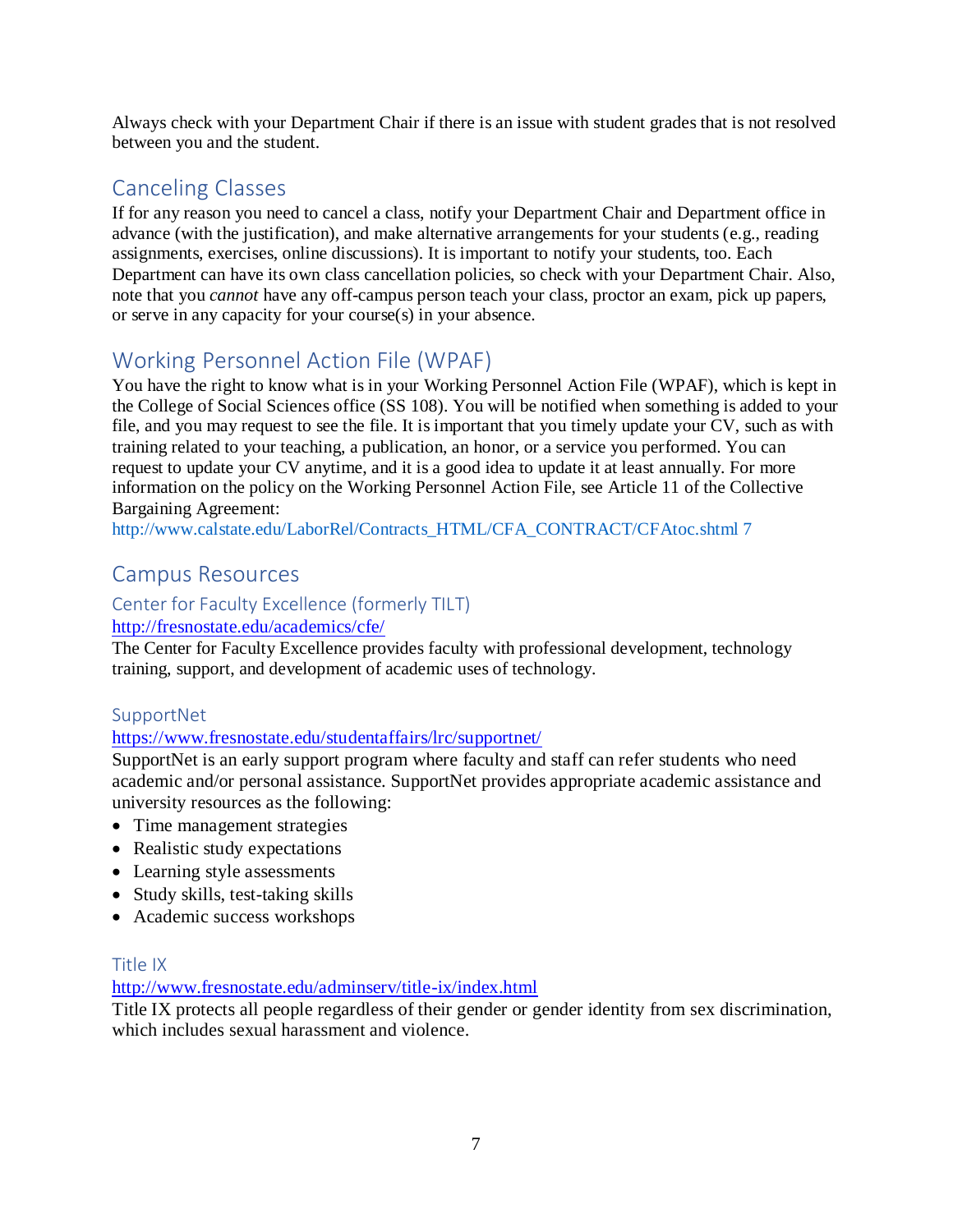# <span id="page-9-0"></span>Advising

<span id="page-9-1"></span>Social Science Advising Center

http://www.fresnostate.edu/socialsciences/advising/index.html The College of Social Sciences has an Advising Center for academic advising.

### <span id="page-9-2"></span>Credential Advising

#### http://www.fresnostate.edu/socialsciences/departments/credential-program.html

Those majoring in history, political science, and geography can also elect to teach high school social studies after graduation. As part of that preparation, the college offers a set of courses approved as the subject matter preparation program in social sciences, which can be taken in conjunction with the undergraduate major. The History Department provides advising to students interested in this option, who also can take credential coursework in the Kremen School of Education and Human Development. After completion of this program, the student can go on to enter student teaching programs throughout California.

Robin Sischo, Credential Advisor E-mail: rsischo@csufresno.edu Dr. Neil Conner, Program Coordinator E-mail: nconner@csufresno.edu Office: Science Building Room 152 Phone: 559-278-5270

# <span id="page-9-3"></span>Appendix I

The following should be included in your syllabus.

**Students with Disabilities:** Upon identifying themselves to the instructor and the university, students with disabilities will receive reasonable accommodation for learning and evaluation. For more information, contact Services to Students with Disabilities in the Henry Madden Library, Room 1202 (278-2811).

**Honor Code:** "Members of the CSU Fresno academic community adhere to principles of academic integrity and mutual respect while engaged in university work and related activities." You should:

- a) understand or seek clarification about expectations for academic integrity in this course (including no cheating, plagiarism and inappropriate collaboration)
- b) neither give nor receive unauthorized aid on examinations or other course work that is used by the instructor as the basis of grading.
- c) take responsibility to monitor academic dishonesty in any form and to report it to the instructor or other appropriate official for action.

Instructors may require students to sign a statement at the end of all exams and assignments that "I have done my own work and have neither given nor received unauthorized assistance on this work." If you are going to use this statement, include it here.

**Cheating and Plagiarism:** "Cheating is the actual or attempted practice of fraudulent or deceptive acts for the purpose of improving one's grade or obtaining course credit; such acts also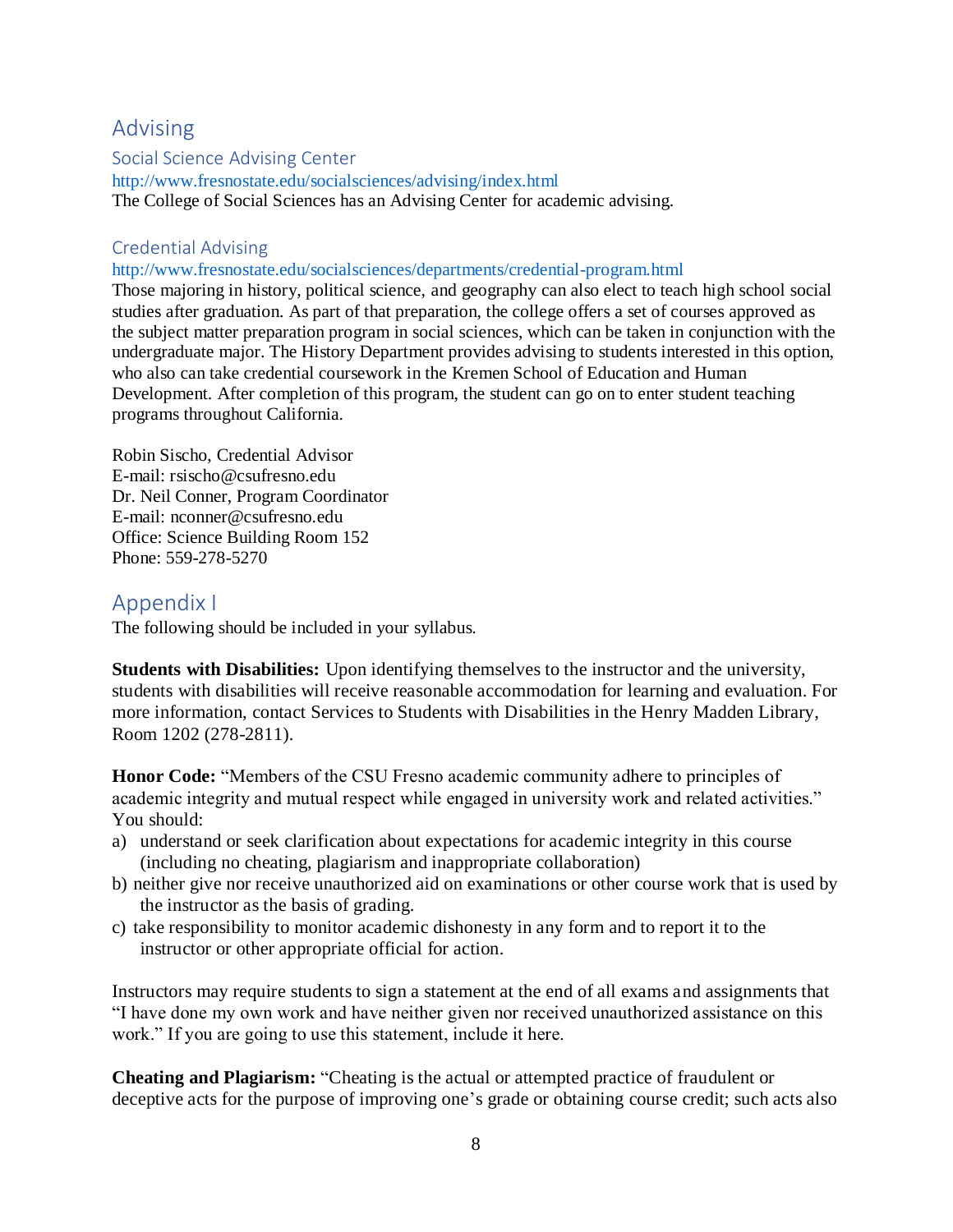include assisting another student to do so. Typically, such acts occur in relation to examinations. However, it is the intent of this definition that the term 'cheating' not be limited to examination situations only, but that it include any and all actions by a student that are intended to gain an unearned academic advantage by fraudulent or deceptive means. Plagiarism is a specific form of cheating which consists of the misuse of the published and/or unpublished works of others by misrepresenting the material (i.e., their intellectual property) so used as one's own work."

Penalties for cheating and plagiarism range from a 0 or F on a particular assignment, through an F for the course, to expulsion from the university. For more information on the University's policy regarding cheating and plagiarism, refer to the Class Schedule (Legal Notices on Cheating and Plagiarism) or the University Catalog (Policies and Regulations).

**Computers:** "At California State University, Fresno, computers and communications links to remote resources are recognized as being integral to the education and research experience. Every student is required to have his/her own computer or have other personal access to a workstation (including a modem and a printer) with all the recommended software. The minimum and recommended standards for the workstations and software, which may vary by academic major, are updated periodically and are available from Information Technology Services or the University Bookstore. In the curriculum and class assignments, students are presumed to have 24-hour access to a computer workstation and the necessary communication links to the University's information resources."

**Disruptive Classroom Behavior:** "The classroom is a special environment in which students and faculty come together to promote learning and growth. It is essential to this learning environment that respect for the rights of others seeking to learn, respect for the professionalism of the instructor, and the general goals of academic freedom are maintained...Differences of viewpoint or concerns should be expressed in terms which are supportive of the learning process, creating an environment in which students and faculty may learn to reason with clarity and compassion, to share of themselves without losing their identities, and to develop and understanding of the community in which they live…Student conduct which disrupts the learning process shall not be tolerated and may lead to disciplinary action and/or removal from class."

**Copyright Policy:** Copyright laws and fair use policies protect the rights of those who have produced the material. The copy in this course has been provided for private study, scholarship, or research. Other uses may require permission from the copyright holder. The user of this work is responsible for adhering to copyright law of the U.S. (Title 17, U.S. Code). To help you familiarize yourself with copyright and fair use policies, the University encourages you to visit its copyright Web page:

<http://www.csufresno.edu/library/about/policies/docs/copyrtpolicyfull.pdf>

Technology Innovations for Learning & Teaching (TILT) course Web sites contain material protected by copyrights held by the instructor, other individuals, or institutions. Such material is used for educational purposes in accord with copyright law and/or with permission given by the owners of the original material. You may download one copy of the materials on any single computer for non-commercial, personal, or educational purposes only, provided that you (1) do